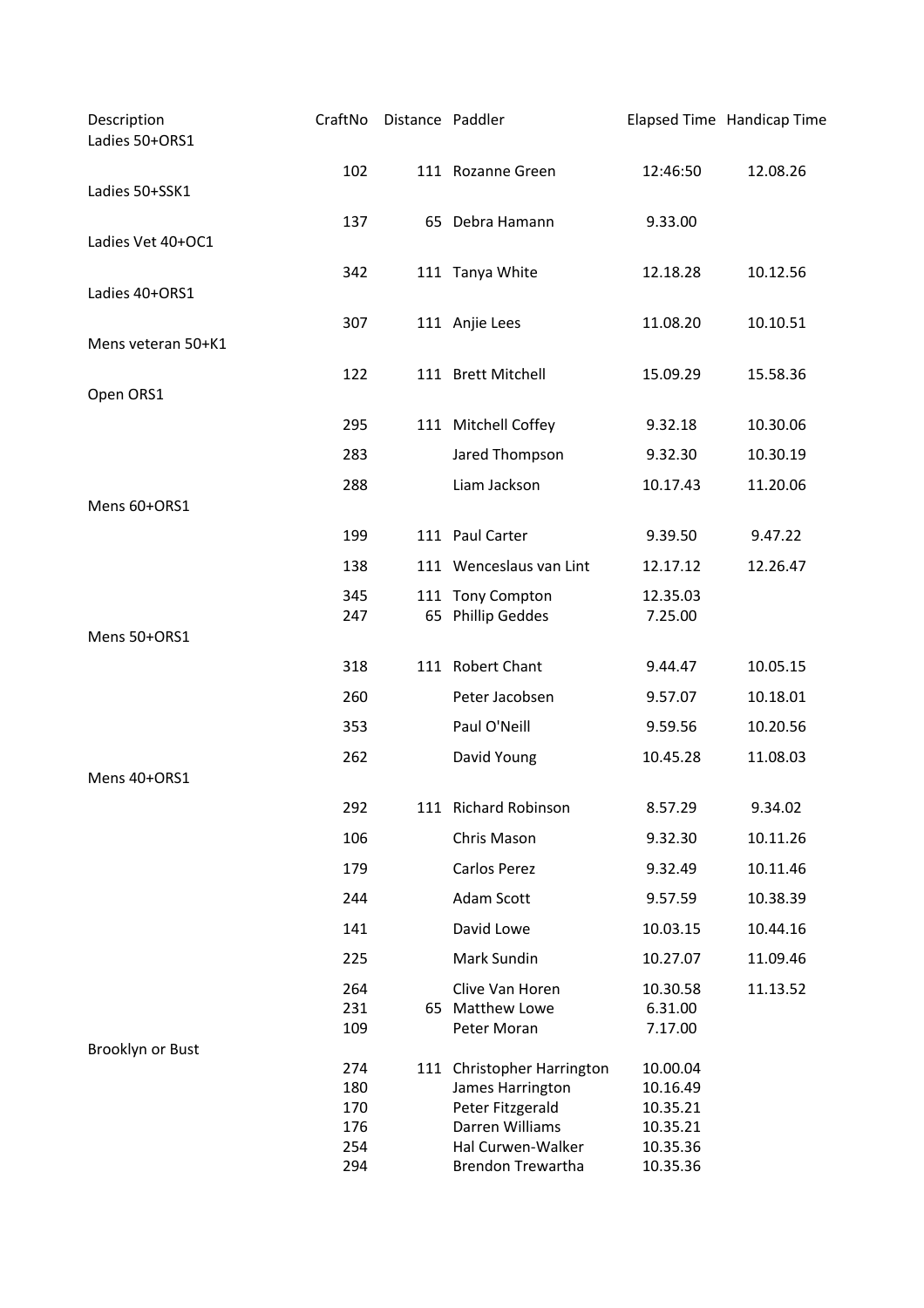| 209 |     | Ron Schroeder              | 10.42.05 |
|-----|-----|----------------------------|----------|
| 177 |     | Justin Ryan                | 10.46.27 |
| 183 |     | <b>Christopher Benness</b> | 10.58.43 |
| 259 |     | <b>Tom Atkinson</b>        | 11.13.07 |
| 329 |     | Chad Alston                | 11.13.17 |
| 136 |     | Craig Salkend              | 11.22.56 |
| 257 |     | Sandy Beard                | 11.22.56 |
| 265 |     | Graham Cleland             | 11.22.56 |
| 291 |     | <b>Nick Newton</b>         | 11.24.25 |
| 281 |     | Meg Thornton               | 12.46.00 |
| 139 |     | Rory Pryde                 | 11.41.28 |
| 347 |     | Tom Barne                  | 11.41.28 |
| 221 |     | scott Hirst                | 11.49.00 |
| 293 |     | Peter Ryce                 | 11.59.05 |
| 355 |     | Allan Keith                |          |
| 261 |     | <b>Adam Schulz</b>         | 12.09.25 |
| 154 |     | <b>Bradley Mark Butler</b> | 12.09.42 |
| 239 | 111 | <b>Timothy Harrington</b>  | 12.23.45 |
| 165 |     | Campbell Saunders          | 12.27.10 |
| 266 |     | <b>Stephen Morrow</b>      | 12.27.10 |
| 184 |     | Adrian Di Cesare           | 12.36.25 |
| 150 |     | Darren Forbes              | 12.42.40 |
| 277 |     | <b>Andrew Rodgers</b>      | 12.44.10 |
| 330 |     | Michael Cole               | 12.52.39 |
| 205 |     | Anthony Grey               | 12.58.00 |
| 145 |     | lan Davey                  | 13.20.40 |
| 121 |     | Pete Niemandt              | 13.28.40 |
| 163 |     | Danniel Hendrie            | 13.33.20 |
| 366 |     | James Botfield             | 13.33.35 |
| 171 |     | <b>Mark Glendenning</b>    | 13.35.15 |
| 255 |     | David Peddley              | 13.35.15 |
| 196 |     | Andrew Kucyper             | 13.39.35 |
| 115 |     | Lee Cowell                 | 13.42.33 |
| 326 |     | Peter Prendergast          | 13.47.38 |
| 213 |     | Raphael Kwa                | 13.50.10 |
| 232 |     | Matt Bollinger             | 13.54.22 |
| 226 |     | Stephen Wright             | 14.02.24 |
| 334 |     | Michael Elith              | 14.02.24 |
| 133 |     | Denis Stojanovic           | 14.09.40 |
| 223 |     | Karl Schutte               | 14.20.21 |
| 335 |     | Mark Humphrey              | 14.20.21 |
| 268 |     | <b>Bruce Lew</b>           | 14.27.12 |
| 104 |     | Eric (George) Filmalter    | 14.28.36 |
| 310 |     | Carol Halstead             | 14.40.55 |
| 349 | 111 | Mike Finnegan              | 14.52.05 |
| 143 |     | Michael Mills              | 14.52.20 |
| 112 |     | Daniel Collas              | 15.26.24 |
| 297 |     | Andrew Murphy              | 15.28.17 |
| 289 |     | Richard Hudson             | 15.30.20 |
| 358 |     | Cameron Wilson             | 15.32.20 |
| 161 |     | Sandra Phillips            | 15.42.00 |
| 269 |     | <b>Roy Phillips</b>        | 15.42.00 |
| 302 |     | Simon Lewer                | 15.50.35 |
| 320 |     | Mike Ferguson              | 15.50.35 |
| 230 |     | Colin Melrose              | 16.05.44 |
|     |     |                            |          |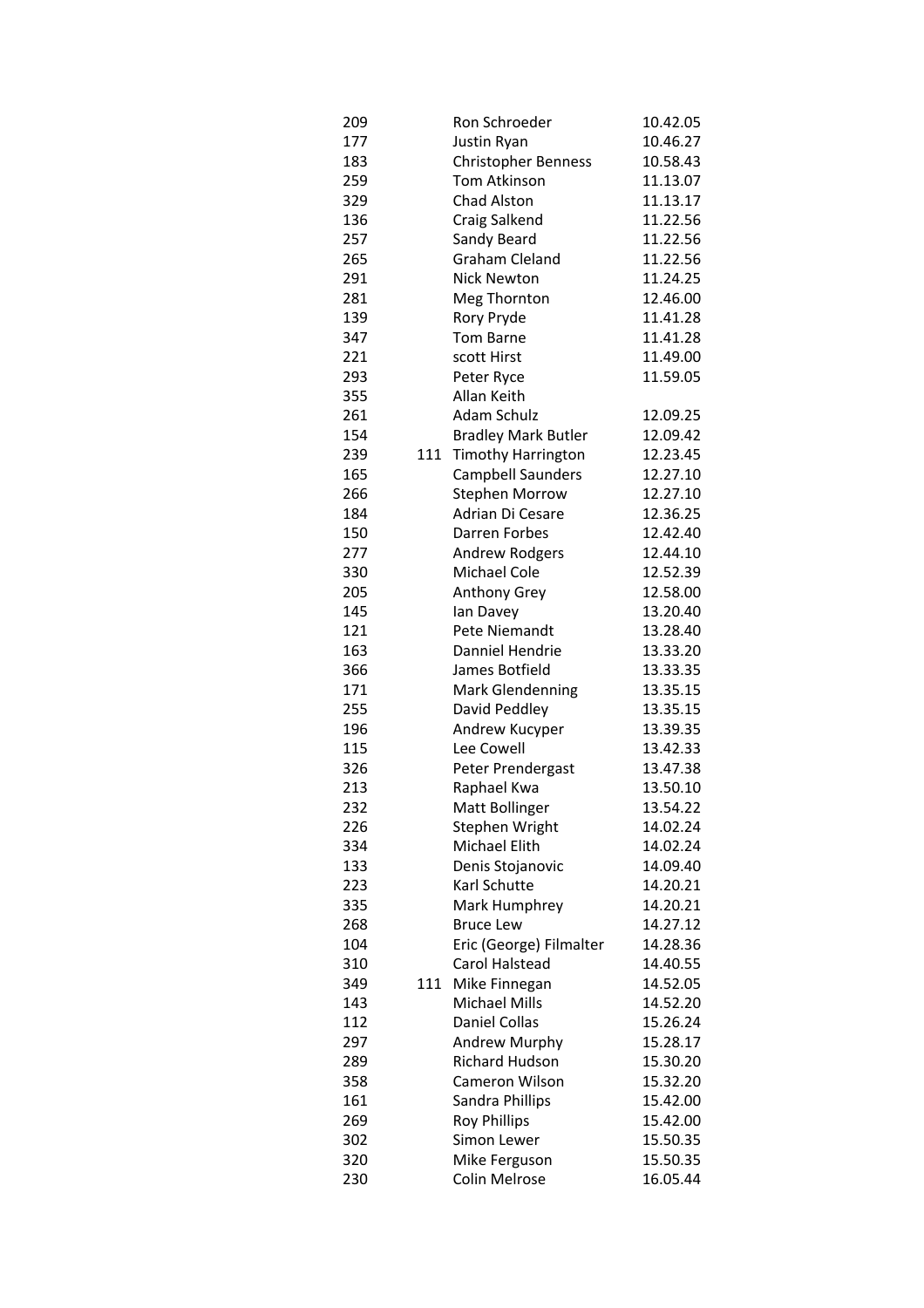| 284 |     | <b>Justin Paine</b>     | 16.58.57 |
|-----|-----|-------------------------|----------|
| 299 |     | Darren Friend           | 17.05.45 |
| 110 |     | Christopher Wright      | 17.16.07 |
| 301 |     | Alexander Kranenburg    | 17.16.07 |
| 304 |     | <b>Andrew Dalziel</b>   | 17.16.07 |
| 135 |     | Scott Finneran          | 17.27.29 |
| 245 |     | <b>Michael Dearing</b>  | 17.33.41 |
| 336 |     | Matt Mcalpin            | 18.25.44 |
| 344 |     | Tom Feeney              | 18.25.44 |
| 328 | 65  | Michael Weaver          | 8.47.00  |
| 312 |     | Garry Thompson          | 8.57.00  |
| 175 |     | Stephen Alexander       | 9.03.00  |
| 228 |     | Sam Melrose             | 10.35.00 |
| 215 |     | 54 Graham West          | 4.06.00  |
| 208 |     | 47 Darren Macdonald     | 4.19.00  |
| 315 |     | Antoni Lewinski         | 9.49.00  |
| 107 | 31  | Nicholas Kuys           | 3.07.00  |
| 233 |     | <b>Tom Blunt</b>        | 3.54.00  |
| 120 |     | <b>Bob Phillips</b>     | 4.00.00  |
|     |     |                         |          |
| 285 | 111 | <b>Stuart Myers</b>     | 9.42.29  |
|     |     | Chris Quirk             |          |
| 305 |     | Cody Marr               | 10.52.20 |
|     |     | Jonah Beard             |          |
| 187 |     | Colin Cook              | 11.41.45 |
|     |     | Michael O'Sullivan      |          |
| 303 |     | Michael Cartwright      | 11.49.45 |
|     |     | Mark O'Hara             |          |
| 158 |     | <b>Gary Dingley</b>     | 11.58.27 |
|     |     | <b>Brett Hodge</b>      |          |
| 222 |     | Jonathon Peters         | 12.00.10 |
|     |     | <b>Warwick Sherwood</b> |          |
| 148 |     | Warren Bretag           | 12.02.34 |
|     |     | Mark Bretag             |          |
| 159 |     | <b>Andrew Perry</b>     | 12.02.50 |
|     |     | Dirk Logemann           |          |
| 217 |     | Sam Gibson              | 12.09.22 |
|     |     | Shane Gibson            |          |
| 325 |     | Peri Liddell            | 12.30.30 |
|     |     | Eric Liddell            |          |
| 173 |     | <b>Richard Bishop</b>   | 12.31.00 |
|     |     | Sam Crisafulli          |          |
| 373 |     | Simon Barber            | 12.39.58 |
|     |     | Andrew Barber           |          |
| 237 |     | 111 Wade Goddard        | 12.43.15 |
|     |     | Mark Goddard            |          |
| 282 |     | <b>Timothy Stern</b>    | 12.46.00 |
|     |     | Laurie Smith            |          |
| 407 |     | Oliver Broun            | 12.49.20 |
|     |     | Steven Broun            |          |
| 311 |     | Peter Davis             | 12.52.42 |
|     |     | <b>Troy McDonald</b>    |          |
| 370 |     | Hollie Woodford         | 12.57.35 |
|     |     | Wayne Dillon            |          |
| 412 |     | Ruby Watters            | 13.03.20 |
|     |     |                         |          |

Brooklyn or Bust 2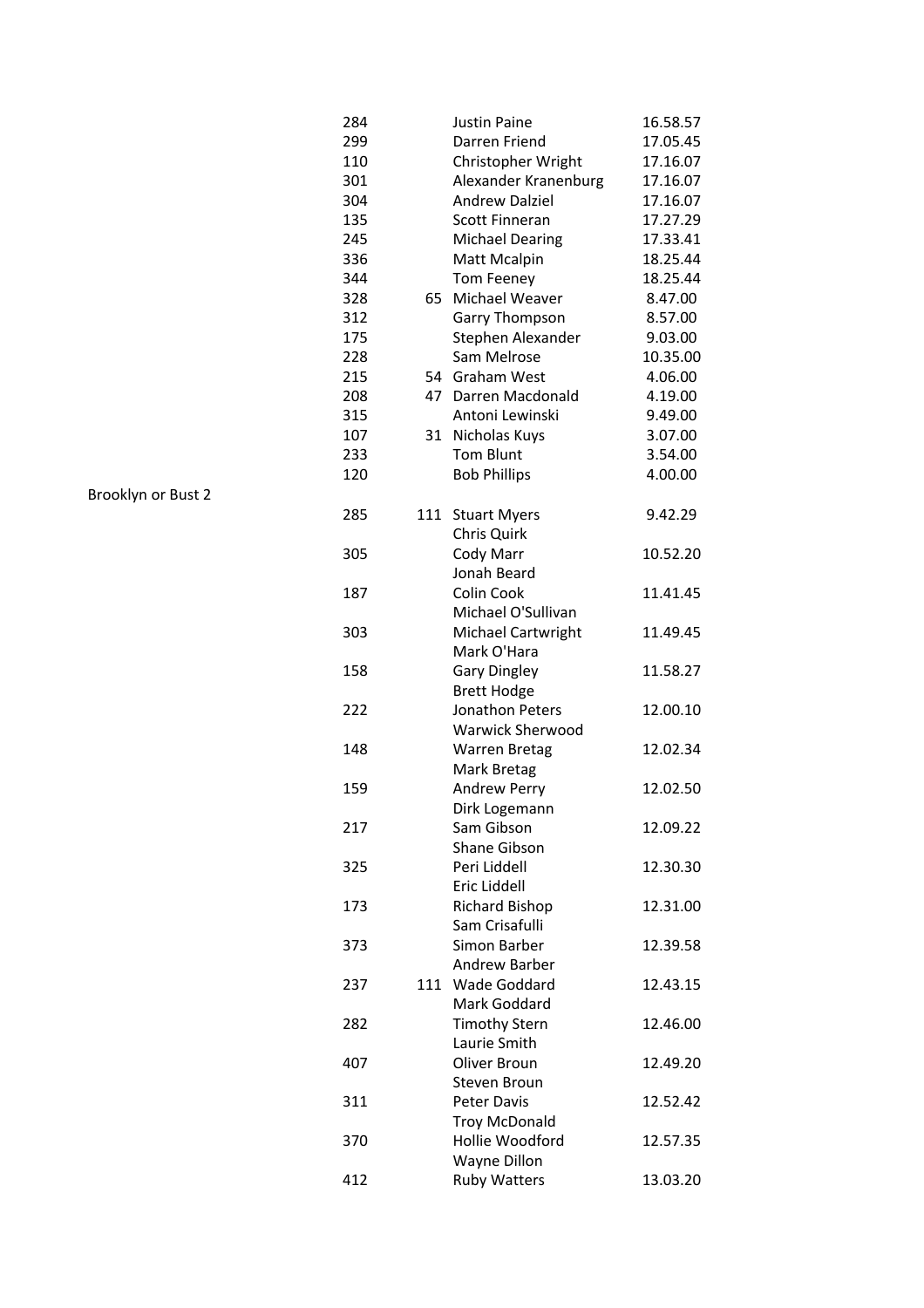|     |    | <b>Mark Watters</b>       |          |
|-----|----|---------------------------|----------|
| 108 |    | <b>Irving Underwood</b>   | 13.32.15 |
|     |    | <b>Brittany Underwood</b> |          |
| 100 |    | Kent Heazlett             | 13.32.47 |
|     |    | John Kelly                |          |
| 375 |    | Tom Wyatt                 | 13.35.08 |
|     |    | Hamish Elliot             |          |
| 409 |    | <b>Tom Stier</b>          |          |
|     |    |                           | 13.41.27 |
|     |    | Greig Stier               |          |
| 405 |    | <b>Will Brissett</b>      | 13.52.55 |
|     |    | Millie Brissett           |          |
| 365 |    | Geyne Feeney              | 13.59.07 |
|     |    | <b>Jed Russell</b>        |          |
| 411 |    | Mary Carter               | 14.32.07 |
|     |    | Angus Carter              |          |
| 359 |    | Timothy Hodgman           | 15.01.08 |
| 359 |    | 111 Michael Cross         |          |
| 227 |    | Karl Ferguson             | 15.08.30 |
|     |    | Andrrew Hamilton          |          |
| 321 |    | Robert Balkin             | 15.08.30 |
|     |    | James Fox                 |          |
|     |    | <b>Edward McGill</b>      |          |
| 360 |    | Matthew Coen              | 16.07.13 |
|     |    |                           |          |
|     |    | <b>Bryce Wilson</b>       |          |
| 361 |    | Pierce Arthurson          | 16.07.13 |
|     |    | <b>Matthew Maunder</b>    |          |
| 362 |    | Alexander Rivas           | 16.07.13 |
|     |    | <b>Conrad Rees</b>        |          |
| 280 |    | Stephen Craft             | 16.23.04 |
|     |    | Peter Williamson          |          |
| 275 |    | Anita Lau                 | 16.27.49 |
|     |    | Andrew Nguyen             |          |
| 364 |    | Alex Murray               | 16.37.34 |
|     |    | Mitchell Dagger           |          |
| 374 |    | <b>Robert Campbell</b>    | 16.40.01 |
|     |    | Jack Connolly             |          |
| 363 |    | <b>Heather Love</b>       | 17.16.34 |
|     |    | Mark Kenney               |          |
| 369 |    | Tim Henderson             | 17.24.41 |
|     |    | <b>Tyler Martin</b>       |          |
|     |    |                           |          |
| 417 |    | Will Claridge             | 17.29.38 |
|     |    | Mick Claridge             |          |
| 155 |    | 65 David Bachmayer        | 8.09.00  |
| 155 |    | 65 Roy Baskin             |          |
| 238 |    | Norman Weiss              | 8.12.00  |
|     |    | Rodney Goldberg           |          |
| 319 |    | <b>Tim Carter</b>         | 8.20.00  |
|     |    | <b>Tom Carter</b>         |          |
| 372 |    | Jacob Duvenage            | 8.49.00  |
|     |    | Julianne Hennig           |          |
| 279 | 47 | Ron Fussell               | 6.09.00  |
|     |    | Michelle Hollier          |          |
| 367 | 31 | Mitchell Foley            | 5.59.00  |
|     |    | Katelyn Donnelly          |          |
| 368 |    | Nathan Mark               | 5.59.00  |
|     |    |                           |          |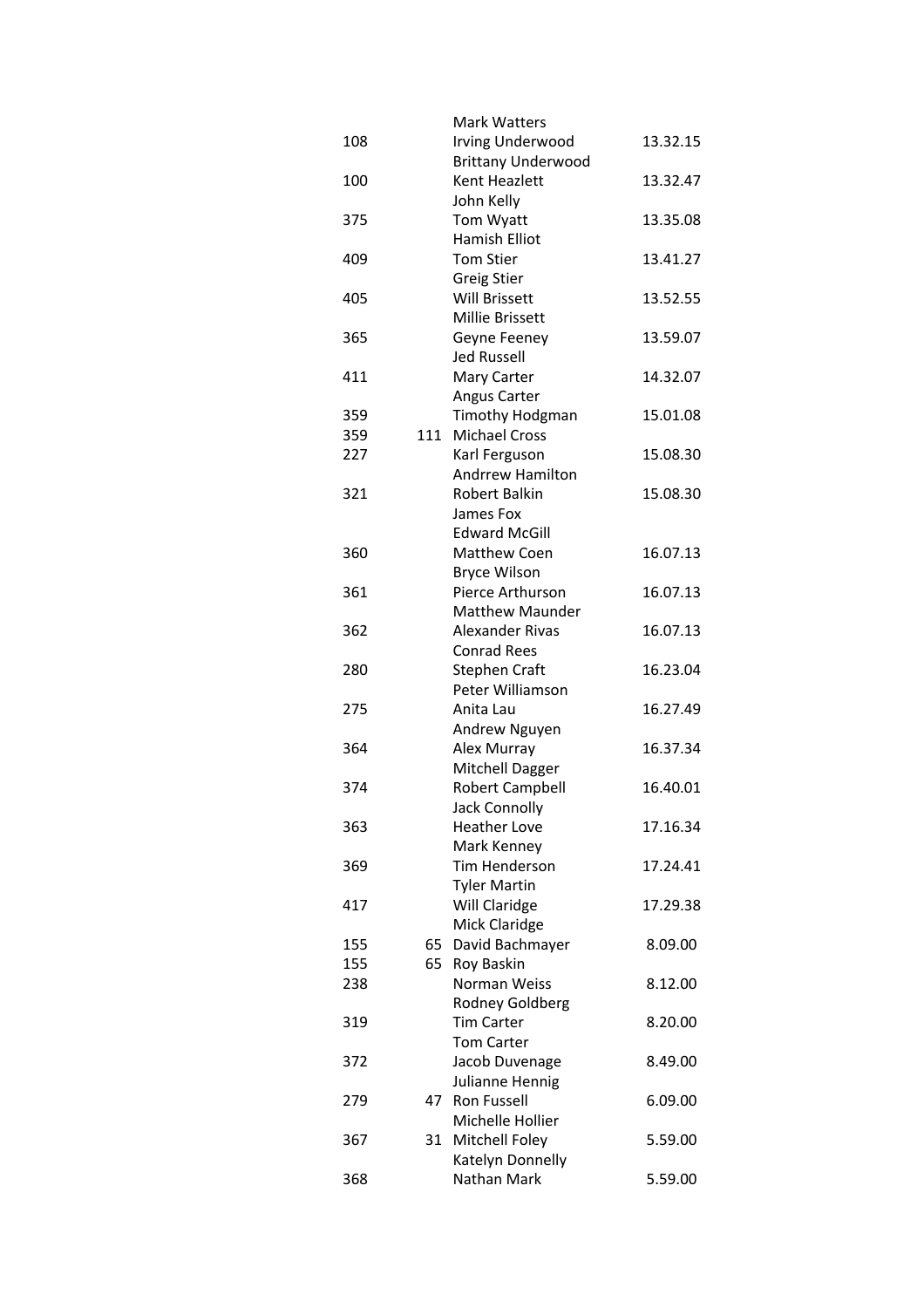|                         |     | Sean Hayes                              |          |          |
|-------------------------|-----|-----------------------------------------|----------|----------|
| Mens Veteran 50+ - C1   | 157 | 111 Frank Kingma                        | 10.52.17 | 9.45.45  |
| Ladies Veteran 40+ - C2 |     |                                         |          |          |
|                         | 343 | 111 Maureen O'Neill                     | 13.31.52 | 11.21.58 |
|                         |     | Mary Weaver                             |          |          |
| Mens Veteran 40+ - C2   |     |                                         |          |          |
|                         | 243 | 111 Steve Harmer                        | 11.59.05 | 11.45.25 |
|                         |     | John Harmer                             |          |          |
| Mens Veteran 50+ - DRR  |     |                                         |          |          |
| Open - K1               | 111 | 111 Richard Barnes                      | 11.19.20 | 10.07.19 |
|                         | 132 | 65 Matt Blundell                        | 5.09.00  |          |
| Mens Veteran 40+ - K1   |     |                                         |          |          |
|                         | 251 | 111 Brendan O'Sullivan                  | 10.57.03 | 11.54.52 |
| Mens Veteran 50+ - K2   |     |                                         |          |          |
|                         | 267 | 111 Bruce Goodall                       | 9.33.57  | 10.09.32 |
| Mens Veteran 40+ - K4   |     | Jeremy Spear                            |          |          |
|                         | 333 | 111 Brett Greenwood                     | 7.40.37  | 9.36.42  |
|                         |     | <b>MARK BYRNE</b><br>Jamie McCrudden    |          |          |
|                         |     | <b>BRETT WORTH</b>                      |          |          |
| Mixed Open K4           |     |                                         |          |          |
|                         | 290 | 111 Suzie Rhydderch                     | 10.22.37 | 12.27.08 |
|                         |     | Jonathan Papalia                        |          |          |
|                         |     | Rob Hardy                               |          |          |
|                         |     | Rozetta Payne                           |          |          |
| Mens Junior - LREC2     |     |                                         |          |          |
|                         | 401 | 111 Harry Wright                        | 11.12.50 | 11.02.04 |
|                         |     | David Williams                          |          |          |
|                         | 404 | Sebastian Scott                         | 13.03.58 | 12.51.25 |
|                         | 413 | Liam Donaldson<br>Duncan Quast          | 19.08.10 | 18.49.48 |
|                         |     | Jack Bishop                             |          |          |
|                         | 403 | 47 Angus Roxborough-Batt<br>Jacob Faint | 7.50.00  |          |
| Open-LREC2              |     |                                         |          |          |
|                         | 169 | 111 Jason Slade                         | 8.51.03  | 9.28.13  |
|                         |     | Stephen Monger                          |          |          |
|                         | 306 | Luke Heasman                            | 10.21.09 | 11.04.38 |
|                         |     | Kyle Wilson                             |          |          |
|                         | 308 | Tony D'Andreti                          | 10.31.42 | 11.15.45 |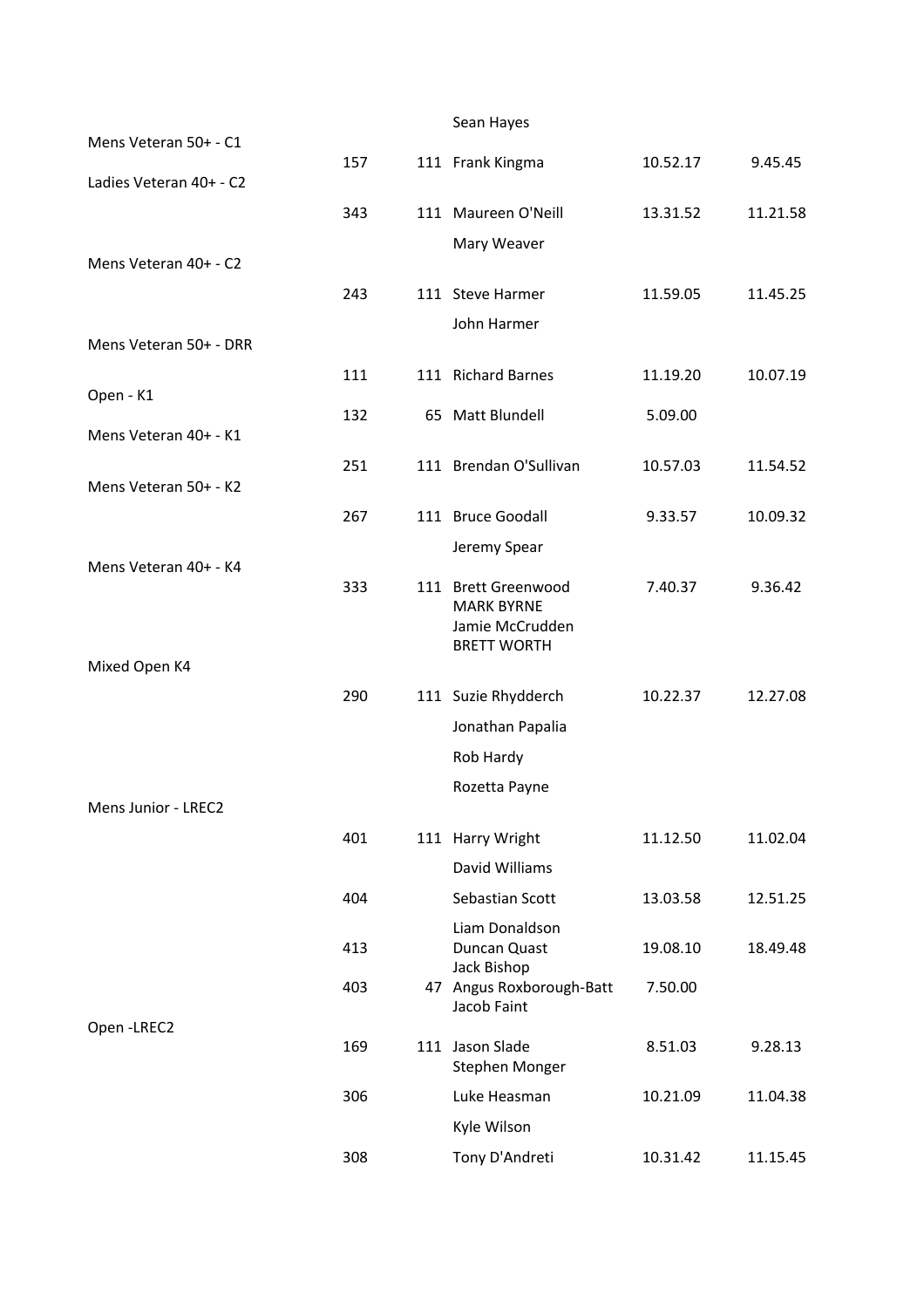|                           |     | David Hammond                              |          |          |
|---------------------------|-----|--------------------------------------------|----------|----------|
|                           | 198 | Shannon Hile                               | 11.50.30 | 12.40.14 |
|                           |     | David McPherson                            |          |          |
| Mens Veteran 40+ - LREC2  | 287 | 111 Michael O'Leary<br><b>Ronald Burns</b> | 9.10.23  | 9.30.45  |
|                           | 300 | Mark Hempel                                | 9.42.10  | 10.03.42 |
|                           |     | Robert Mercer                              |          |          |
|                           | 193 | <b>Greg Hawker</b>                         | 10.18.34 | 10.41.27 |
|                           |     | Stephen Brett                              |          |          |
|                           | 190 | Paul Grundy                                | 10.23.25 | 10.46.29 |
|                           |     | <b>Greg Thompson</b>                       |          |          |
|                           | 352 | Robert De Gruchy                           | 10.39.15 | 11.02.54 |
|                           |     | <b>Brett Norvill</b>                       |          |          |
|                           | 354 | Peter Bedggood                             | 10.53.15 | 11.17.25 |
|                           |     | Jason Wilson                               |          |          |
| Mens Veteran 50+ - LREC2  |     |                                            |          |          |
|                           | 182 | 111 Ross Bingle                            | 9.57.50  | 10.00.49 |
|                           |     | Greg Archibald                             |          |          |
|                           | 126 | Ross Fraser                                | 10.26.59 | 10.30.07 |
|                           |     | Ken Holmes                                 |          |          |
|                           | 258 | Ross Dennis                                | 10.54.17 | 10.57.33 |
|                           |     | Philip Arnold                              |          |          |
|                           | 236 | Lawry Brayne                               | 12.22.31 | 12.26.13 |
| Mens Veteran 60+ - LREC2  |     | <b>Bill Forrester</b>                      |          |          |
|                           | 201 | 111 Jack Ward<br>Jim Buckland              | 9.56.35  | 9.47.02  |
| Mixed Veteran 40+ - LREC2 | 313 | 111 Joanna Dounias<br>Geoff Holloway       | 10.04.55 | 9.35.53  |
|                           | 189 | Derek Walker                               | 10.58.00 | 10.26.25 |
|                           |     | Liza Dean                                  |          |          |
|                           | 210 | John Hutchinson                            | 11.27.21 | 10.54.20 |
|                           |     | Megan Pryke                                |          |          |
| Mixed Veteran 50+ - LREC2 |     |                                            |          |          |
|                           | 194 | 111 Greg Smith<br>Trudi Nugent             | 10.40.00 | 9.48.48  |
|                           | 242 | Patricia Ashton                            | 10.51.15 | 9.59.09  |
|                           |     | <b>Robert Collins</b>                      |          |          |

Mixed Veteran 60+ - LREC2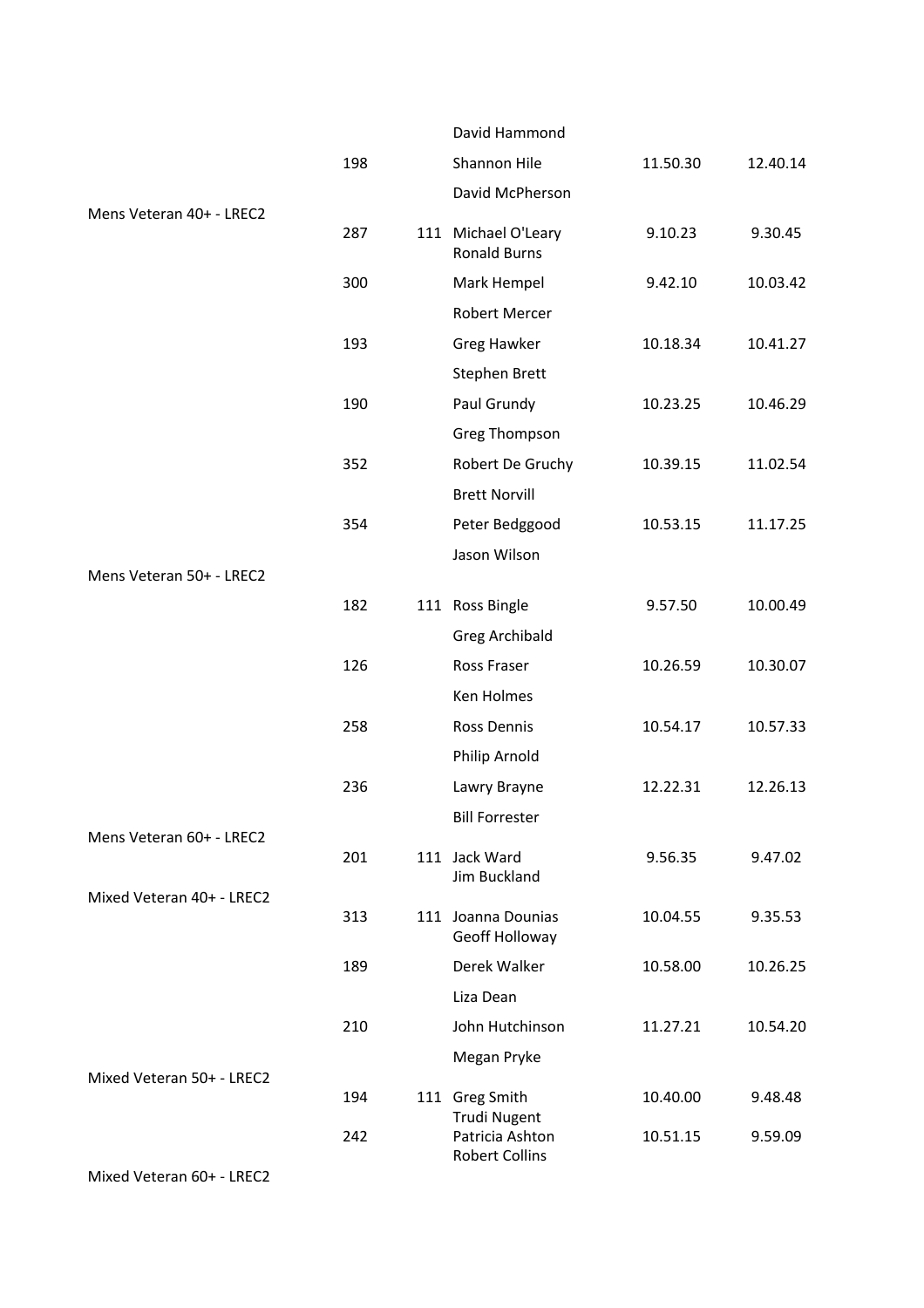|                           | 162        |    | 65 John Lockie<br><b>Helen Tongway</b>     | 8.55.00             |                       |
|---------------------------|------------|----|--------------------------------------------|---------------------|-----------------------|
| Ladies Open - LREC        |            |    |                                            |                     |                       |
|                           | 146<br>240 |    | 65 Elizabeth Pralica<br>54 Kirsten Nicolle | 8.38<br>6.16        |                       |
| Ladies Veteran 40+ - LREC |            |    |                                            |                     |                       |
|                           | 314        |    | 111 Helen Neill                            | 13.46.28            | 11.43.29.             |
| Ladies Veteran 50+ - LREC |            |    |                                            |                     |                       |
|                           | 202        |    | 111 Anne Moore                             | 11.24.30            | 9.21.58               |
| Open-LREC                 | 350        |    | 111 Geeb Smith                             | 9.40.30             | 9.55.36               |
|                           | 125        |    |                                            |                     |                       |
|                           | 400        |    | Tom Holloway<br>Nick Allen                 | 9.45.51<br>12.50.00 | 10.01.05<br>13.10.01  |
|                           | 323        |    | 26 Col Strawbridge                         | 2.45.00             |                       |
| Mens Veteran 40+ - LREC   |            |    |                                            |                     |                       |
|                           | 200        |    | 111 Mick Carroll                           | 9.41.22             | 9.38.28               |
|                           | 248        |    | <b>Bruce Dailey</b>                        | 10.12.50            | 10.09.46              |
|                           | 224        |    | Derek Chart                                | 10.42.35            | 10.39.22              |
|                           | 114        |    | Neil Cooper                                | 11.29.40            | 11.26.13              |
|                           | 203        |    | Martin Vanderpoel                          | 11.57.49            | 11.54.14              |
|                           | 341        |    | David Linco                                | 12.16.16            | 12.02.28              |
|                           | 207        |    | Glen Boulton                               | 13.02.09            | 12.38.14              |
|                           | 140        | 82 | John Boult                                 | 10.44               |                       |
|                           | 204        |    | 65 Nigel Renfrew                           | 8.44                |                       |
| Mens Veteran 50+ - LREC   | 250        |    | 111 Bob Turner                             | 10.02.49            | 9.41.07               |
|                           |            |    | Peter Millard                              |                     |                       |
|                           | 235        |    |                                            | 11.11.58            | 10.47.47              |
|                           | 153<br>219 |    | David Little                               | 11.57.03            | .11.31.42<br>13.24.42 |
|                           | 195        |    | <b>Stuart Laughton</b><br>41 Mick Collins  | 13.54.45<br>3.49.00 |                       |
| Mens Veteran 60+ - LREC   |            |    |                                            |                     |                       |
|                           | 142        |    | 111 Philip Stokes                          | 10.30.45            | 9.55.26               |
|                           | 192        |    | Albert Cobb                                | 11.00.15            | 10.23.17              |
|                           | 256        |    | William Johnstone                          | 11.00.25            | 10.23.26              |
|                           | 246        |    | Tony Carr                                  | 11.59.30            | 11.19.12              |
|                           | 317        |    | John Hammer                                | 12.19.23            | 11.37.59              |
|                           | 229        |    | Kenji Ogawa                                | 12.52.28            | 12.09.13              |
| Ladies Veteran 40+ - MREC |            |    |                                            |                     |                       |
|                           | 218        |    | 111 Mardi Barnes                           | 12.38.40            | 10.35.00              |
| Ladies Veteran 60+ - MREC |            |    |                                            |                     |                       |
| Open-MREC                 | 249        |    | 41 Ann Lloyd-green                         | 4.42                |                       |
|                           | 241        |    | 111 James Burchfield                       | 13.24.35            | 13.31.01              |
| Mens Veteran 40+ - MREC   |            |    |                                            |                     |                       |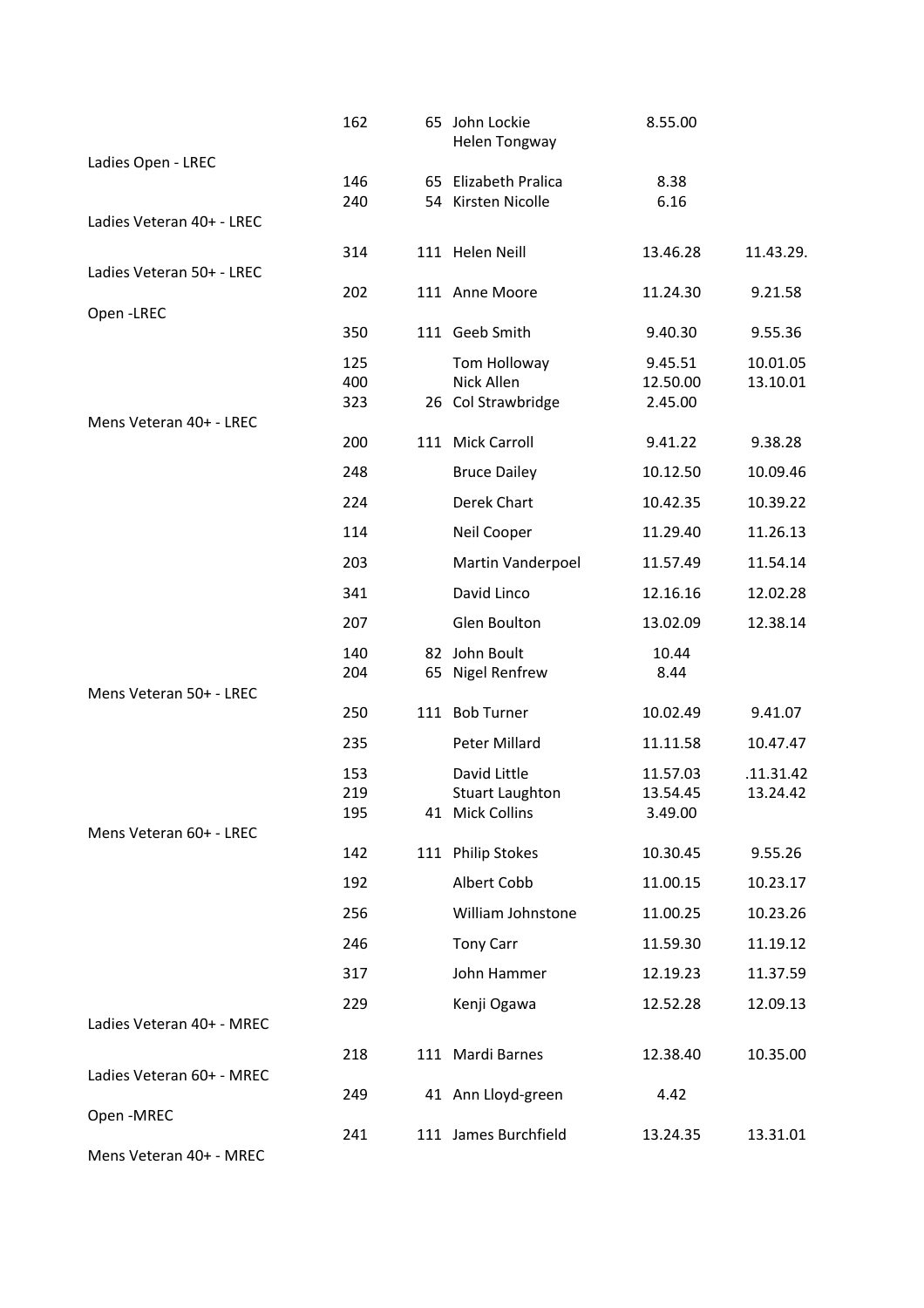|                                | 164        | 111 Barton Bennison                    | 10.59.57             | 10.45.26             |
|--------------------------------|------------|----------------------------------------|----------------------|----------------------|
|                                | 105        | <b>Richard Yates</b>                   | 11.56.20             | 11.40.34             |
|                                | 327        | Neil Pierson                           | 14.34.10             | 14.14.56             |
| Mens Veteran 50+ - MREC        |            |                                        |                      |                      |
|                                | 134        | 111 Peter White                        | 10.34.36             | 10.01.36             |
|                                | 338        | <b>Tony Mathers</b>                    | 12.11.15             | 11.33.14             |
|                                | 124<br>309 | George Johnston<br><b>Oscar Cahill</b> | 15.28.29<br>16.03.14 | 14.28.29<br>15.13.09 |
|                                | 253        | 31 Neil Duffy                          | 3.53.00              |                      |
| Mens Veteran 60 + MREC         |            |                                        |                      |                      |
|                                | 191        | 111 Rob Cook                           | 11.36.05             | 10.45.58             |
|                                | 322        | 65 Jeffrey Tonazzi                     | 8.25.00              |                      |
| Open - Outrigger 1             | 211        | 65 Dane Morling                        | 9.10.00              |                      |
| Mens Veteran 40+ Outrigger 1   |            |                                        |                      |                      |
|                                | 272        | 111 Ian Amos                           | 13.40.16             | 13.15.40             |
| Mens Veteran 60+ - Outrigger 1 |            |                                        |                      |                      |
|                                | 166        | 111 Tony Bond                          | 11.44.10             | 10.47.50             |
| Mens Veteran 50+ Outrigger 1   |            |                                        |                      |                      |
|                                | 156        | 111 Rod Clark                          | 10.47.50             | 10.08.16             |
| Open - Outrigger 2             |            |                                        |                      |                      |
|                                | 356        | 111 Andrew Brown                       | 12.06.10             | 12.30.51             |
|                                |            | Antony Asquini                         |                      |                      |
|                                | 220        | 65 Cliff Johnston                      | 8.39.00              |                      |
| Ladies - Outrigger 6           |            | Ben Routley                            |                      |                      |
|                                | 273        | 111 Jessica Ng                         | 12.02.53             | 11.44.05             |
|                                |            |                                        |                      |                      |
|                                |            | Nadine Donath                          |                      |                      |
|                                |            | Manuela Cruce                          |                      |                      |
|                                |            | Elsa Hunt                              |                      |                      |
|                                |            | Sandy Jenner                           |                      |                      |
|                                |            | Lucy Kevin                             |                      |                      |
|                                | 263        | Lysa Peters                            | 12.49.55             | 12.29.54             |
|                                |            | Vicki Rushton                          |                      |                      |
|                                |            | Pek Wood                               |                      |                      |
|                                |            | Claire Latham                          |                      |                      |
|                                |            | Lynne Donohoe                          |                      |                      |
|                                |            | Naomi Peel                             |                      |                      |
| Open - Outrigger 6             |            |                                        |                      |                      |
|                                | 168        | 111 Agnes Castaigns                    | 10.34.12             | 11.57.55             |
|                                |            |                                        |                      |                      |
|                                |            | Alan Pierson                           |                      |                      |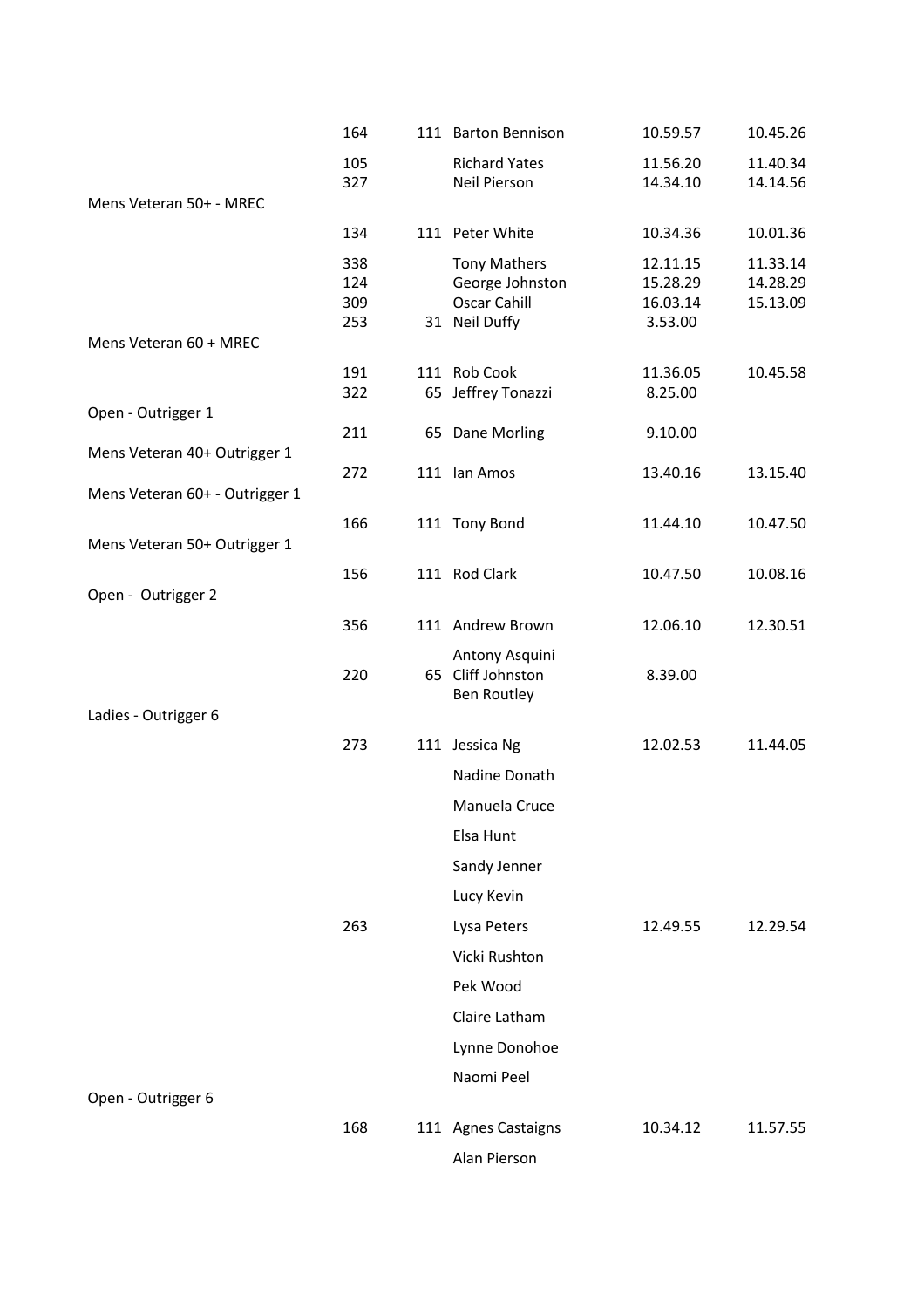|                         |            | Jack Pierson                              |                      |                      |
|-------------------------|------------|-------------------------------------------|----------------------|----------------------|
|                         |            | Roger Wallace                             |                      |                      |
|                         |            | Petra Salna                               |                      |                      |
|                         |            | Dion Durward                              |                      |                      |
| Mixed Open Outrigger 6  |            |                                           |                      |                      |
|                         | 271        | 111 Samatha Carroll                       | 12.15.40             | 12.54.39             |
|                         |            | Liz Mathieson                             |                      |                      |
|                         |            | Stefano Pirrello                          |                      |                      |
|                         |            | Amanda Flynn                              |                      |                      |
|                         |            | <b>Warren Hargreaves</b>                  |                      |                      |
|                         |            | Mat Anderson                              |                      |                      |
| Ladies Junior - REC2    |            |                                           |                      |                      |
|                         | 406        | 111 Sophia Bohlsen<br>Georgina Cornall    | 19.08.10             | 14.22.16             |
| Mens Junior - REC2      |            |                                           |                      |                      |
|                         | 416        | 111 Nicholas Finney                       | 12.24.50             | 11.08.52             |
|                         |            | Jock Jackson                              |                      |                      |
|                         | 418        | Sebastian Gibson                          | 14.13.08             | 12.46.07             |
|                         |            | Daniel Allen                              |                      |                      |
|                         | 414        | Felix Gifford<br><b>Tom Mailler</b>       | 17.50.00             | 16.00.52             |
|                         | 415        | William Waterson                          | 17.54.15             | 16.04.41             |
|                         | 410        | Jack Bennett<br>Nick Bennet               | 18.10.24             | 16.19.11             |
|                         |            | Callum Bourke                             |                      |                      |
|                         | 408        | <b>Ed Howard</b><br>Lachlan Mills         | 18.11.00             | 16.19.43             |
| Open - SSK1             |            |                                           |                      |                      |
|                         | 357        | 111 Sam McLean                            | 14.59.21             | 15.12.50             |
| Mens Veteran 40+ - SSK2 |            |                                           |                      |                      |
|                         | 152        | 111 James Coghill                         | 9.42.00              | 10.26.14             |
| Stand up                |            | <b>Bryan Pearson</b>                      |                      |                      |
|                         | 206        | 111 Mark Buchanan                         | 12.13.45             | 9.24.15              |
|                         | 117        | <b>Mathew Clarke</b>                      | 12.18.40             | 9.28.02              |
|                         | 181<br>332 | <b>CAMERON TUNBRIDGE</b><br>Andrew Bourke | 12.25.15             | 9.33.06<br>9.37.31   |
|                         |            |                                           | 12.31.00             |                      |
|                         | 116        | Mick Bertram                              | 14.37.45             | 11.14.59             |
|                         | 113        | Courtney Couper                           | 14.38.07             | 11.15.16             |
|                         | 103        | Andy Fermo                                | 14.53.45             | 11.27.18             |
|                         | 324        | Rob Gittoes                               | 14.53.45             | 11.27.18             |
|                         | 144<br>149 | David Sorensen<br><b>Estelle Edwards</b>  | 15.03.20<br>17.04.38 | 11.34.40<br>13.07.57 |
|                         |            |                                           |                      |                      |